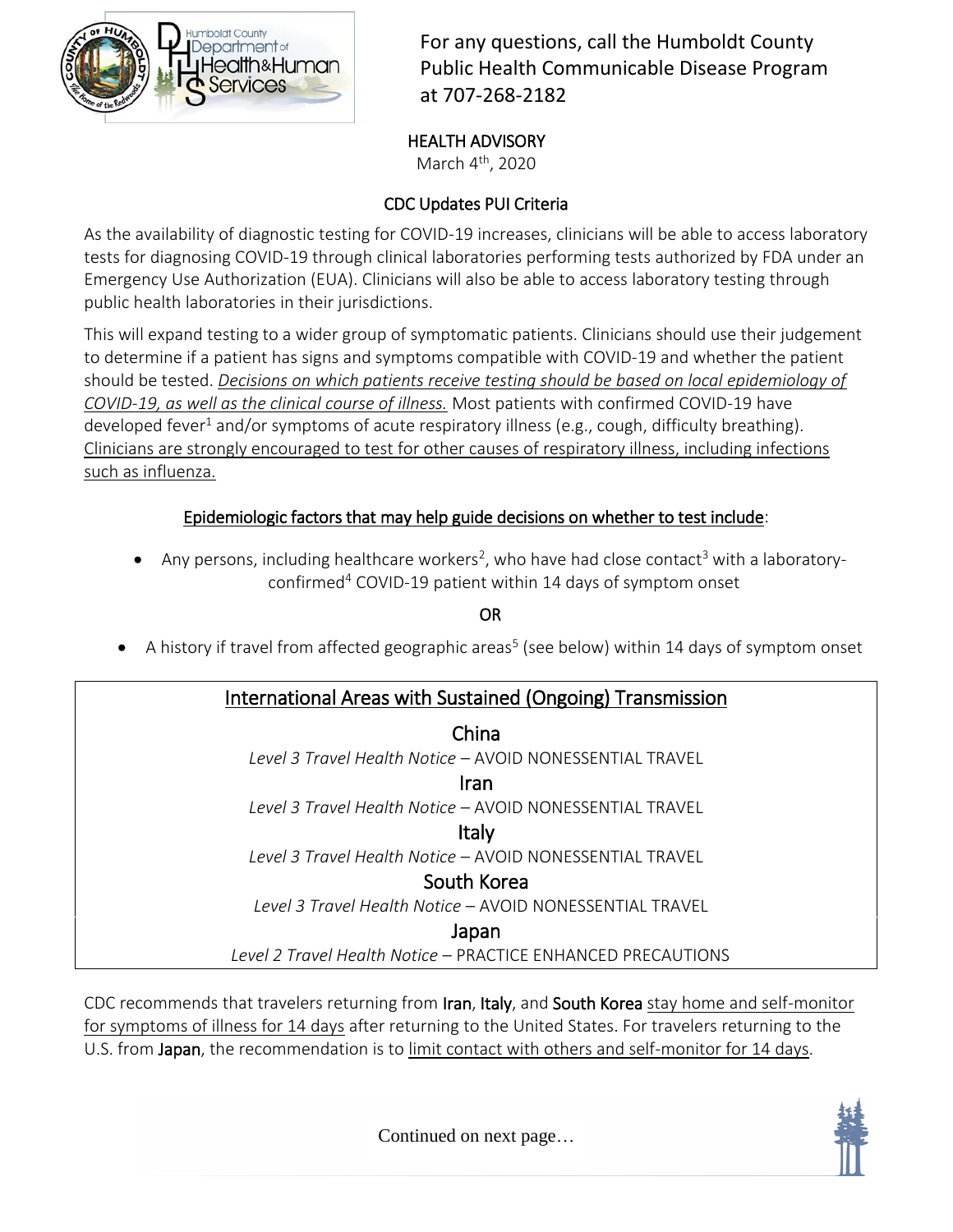

For any questions, call the Humboldt County Public Health Communicable Disease Program at 707-268-2182

### Footnotes

<sup>1</sup>Fever may be subjective or confirmed

<sup>2</sup>For healthcare personnel, testing may be considered if there has been exposure to a person with suspected COVID-19 without laboratory confirmation. Because of their often extensive and close contact with vulnerable patients in healthcare settings, even mild signs and symptoms (e.g., sore throat) of COVID-19 should be evaluated among potentially exposed healthcare personnel. Additional information is available in CDC's [Interim U.S. Guidance for Risk Assessment and Public Health](https://www.cdc.gov/coronavirus/2019-ncov/hcp/guidance-risk-assesment-hcp.html)  [Management of Healthcare Personnel with Potential Exposure in a Healthcare Setting to Patients with](https://www.cdc.gov/coronavirus/2019-ncov/hcp/guidance-risk-assesment-hcp.html)  [Coronavirus Disease 2019 \(COVID-19\).](https://www.cdc.gov/coronavirus/2019-ncov/hcp/guidance-risk-assesment-hcp.html)

 $3$ Close contact is defined as  $-$ 

a) being within approximately 6 feet (2 meters) of a COVID-19 case for a prolonged period of time; close contact can occur while caring for, living with, visiting, or sharing a healthcare waiting area or room with a COVID-19 case

*– or –*

b) having direct contact with infectious secretions of a COVID-19 case (e.g., being coughed on)

If such contact occurs while not wearing recommended personal protective equipment or PPE (e.g., gowns, gloves, NIOSH-certified disposable N95 respirator, eye protection), criteria for PUI consideration are met.

Additional information is available in CDC's updated [Interim Infection Prevention and Control](https://www.cdc.gov/coronavirus/2019-ncov/infection-control/control-recommendations.html)  [Recommendations for Patients with Confirmed COVID-19 or Persons Under Investigation for COVID-19](https://www.cdc.gov/coronavirus/2019-ncov/infection-control/control-recommendations.html)  [in Healthcare Settings](https://www.cdc.gov/coronavirus/2019-ncov/infection-control/control-recommendations.html).

Data to inform the definition of close contact are limited. Considerations when assessing close contact include the duration of exposure (e.g., longer exposure time likely increases exposure risk) and the clinical symptoms of the person with COVID-19 (e.g., coughing likely increases exposure risk as does exposure to a severely ill patient). Special consideration should be given to healthcare personnel exposed in healthcare settings as described in CDC's [Interim U.S. Guidance for Risk Assessment and](https://www.cdc.gov/coronavirus/2019-ncov/hcp/guidance-risk-assesment-hcp.html)  [Public Health Management of Healthcare Personnel with Potential Exposure in a Healthcare Setting to](https://www.cdc.gov/coronavirus/2019-ncov/hcp/guidance-risk-assesment-hcp.html)  [Patients with COVID-19.](https://www.cdc.gov/coronavirus/2019-ncov/hcp/guidance-risk-assesment-hcp.html)

<sup>4</sup>Documentation of laboratory-confirmation of COVID-19 may not be possible for travelers or persons caring for COVID-19 patients in other countries.